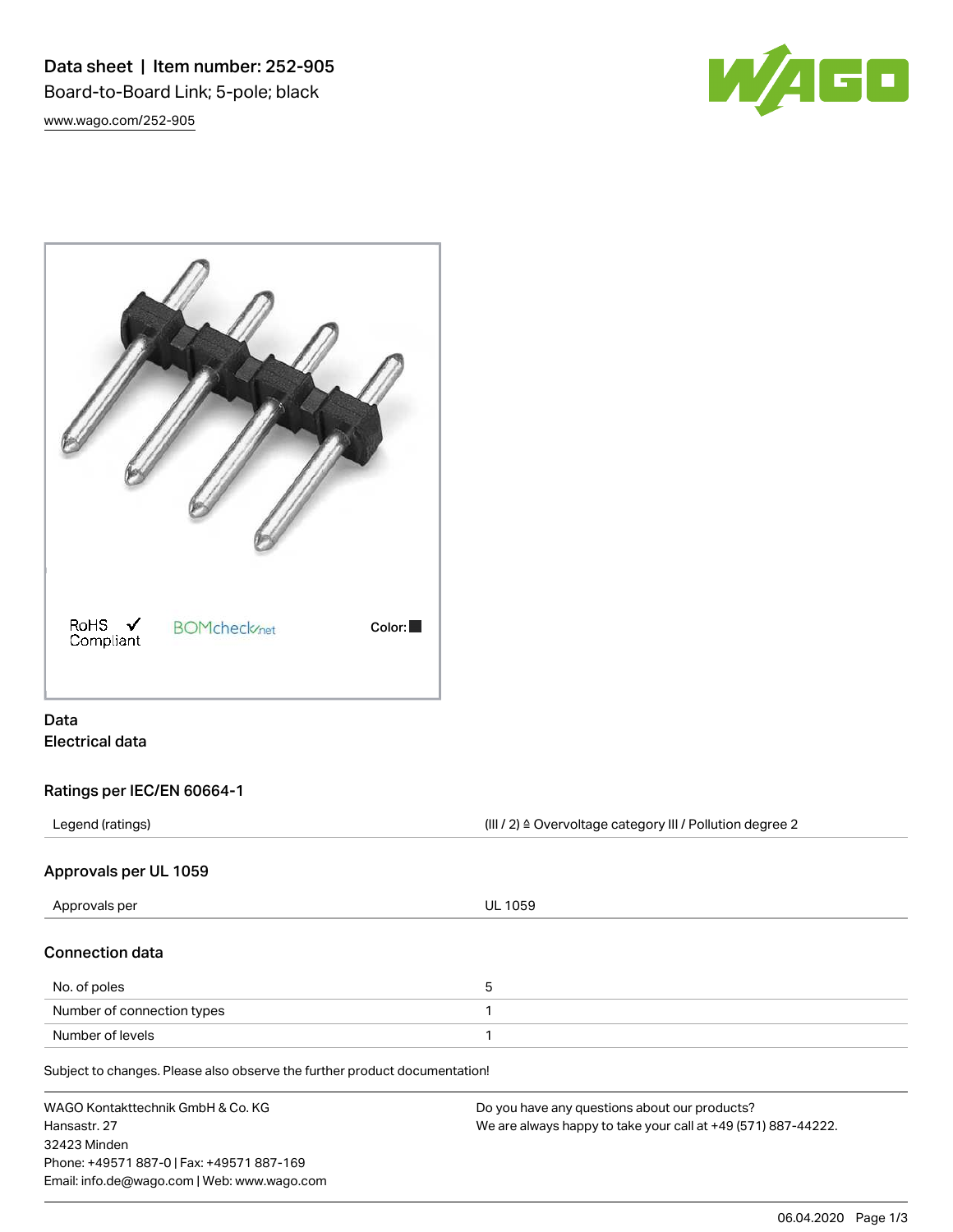

## Geometrical Data

| Pin spacing                        | 3.5 mm / 0.138 inch             |               |          |
|------------------------------------|---------------------------------|---------------|----------|
| Solder pin length                  | $3.5 \, \text{mm}$              |               |          |
| Solder pin diameter                | 1mm                             |               |          |
| Drilled hole diameter (tolerance)  | $1.2$ (+0.05) mm                |               |          |
| Mechanical data                    |                                 |               |          |
| Suitable                           | pin spacing 3.5 mm / 0.138 inch |               |          |
| Plug connection                    |                                 |               |          |
| Contact type (pluggable connector) | Male connector/plug             |               |          |
| Connector connection type          | for PCBs                        |               |          |
| <b>PCB contact</b>                 |                                 |               |          |
| PCB contact                        | <b>THT</b>                      |               |          |
| <b>Material Data</b>               |                                 |               |          |
| Color                              | black                           |               |          |
| Weight                             | 0.5 <sub>g</sub>                |               |          |
| Commercial data                    |                                 |               |          |
| Packaging type                     | <b>BOX</b>                      |               |          |
| Country of origin                  | DE                              |               |          |
| <b>GTIN</b>                        | 4044918984225                   |               |          |
| Customs Tariff No.                 | 85369010000                     |               |          |
| Counterpart                        |                                 |               |          |
| <b>Downloads</b><br>Documentation  |                                 |               |          |
| <b>Additional Information</b>      |                                 |               |          |
| Technical explanations             | Apr 3, 2019                     | pdf<br>3.6 MB | Download |
|                                    |                                 |               |          |

Subject to changes. Please also observe the further product documentation!

WAGO Kontakttechnik GmbH & Co. KG Hansastr. 27 32423 Minden Phone: +49571 887-0 | Fax: +49571 887-169 Email: info.de@wago.com | Web: www.wago.com

Do you have any questions about our products? We are always happy to take your call at +49 (571) 887-44222.